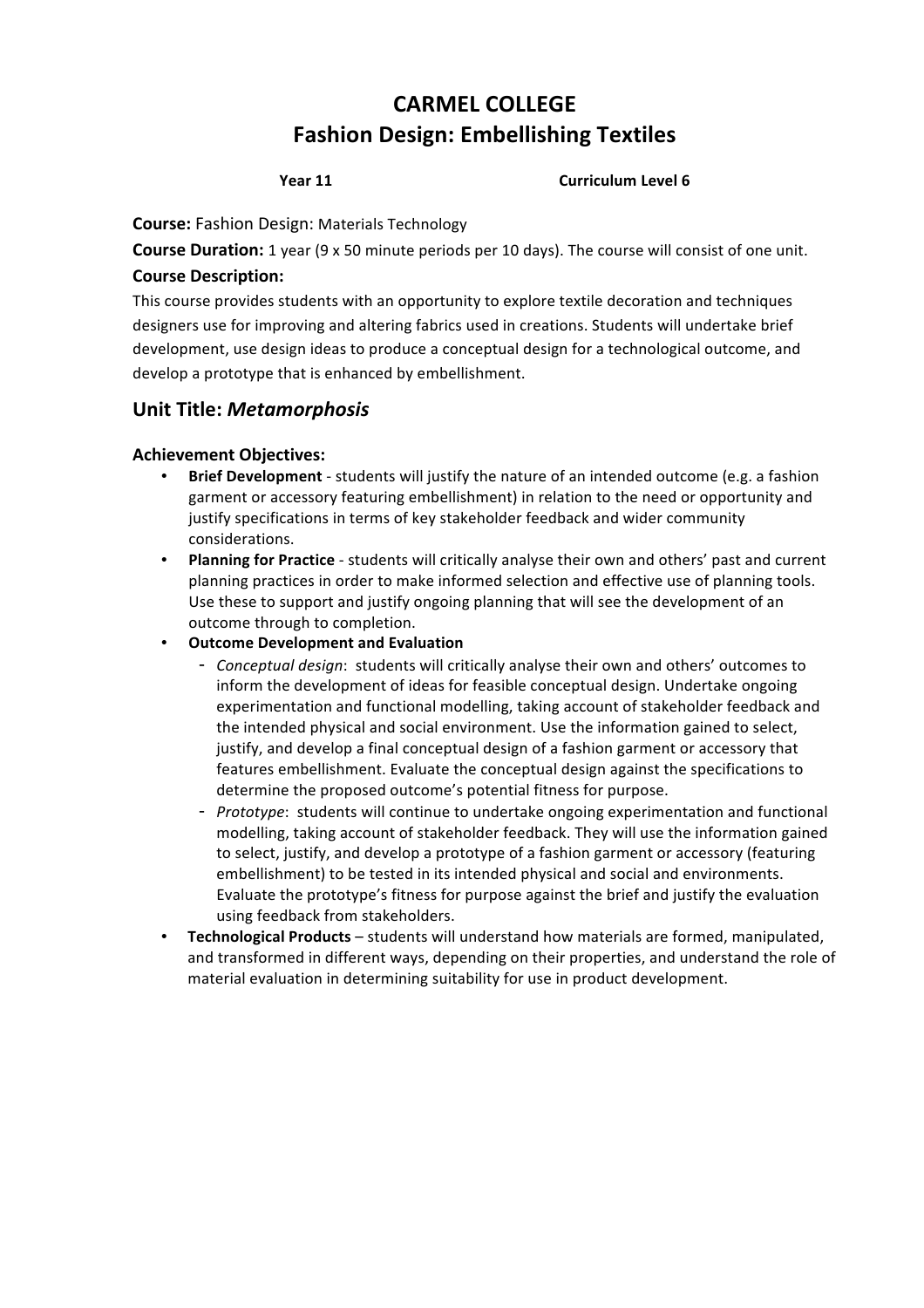# **Context:**

When designing and developing a product, the aesthetics (the way a product looks) and the performance properties (what it is designed to do), need to be suitable for the conditions that it will be used for. This unit gives students the opportunity to reflect on the trends of embellishment and to consider the interactions that societal influences, the environment and new technologies have on fashion. In doing so this will allow them to research, learn and implement the following ideas:

- Traditional crafts may have commercial appeal or become fashion items. These can be used as adornments for spiritual and personal use, to furnish living spaces and for use in ceremonial occasions.
- Available technologies and resources at the time will influence the manufacturing process involved in the creation or production of textiles or textile products.
- The purpose and conditions that a product will be used for needs to be considered when selecting materials and appropriate manufacturing techniques. Therefore testing and investigation will need to be carried out to ensure that choices are suitable.

### **Issue:**

Over the last decade designers have turned the garments we wear upside down and literally inside out! What began with the trend of deconstruction has now resulted in a wide range of techniques for altering the appearance and the way existing technologies are used to enhance fabrics and garments. The use of embellishment and fabric modification techniques are changing the look and widening the use of the garments we wear and the fabrics they are made from. New technological developments such as fabric paints, dyes and trims for embellishment are widening the use of many traditional methods of decorating and enhancing clothes and decorative accessories.

Using a range of appropriate materials and processes students will be required to develop an outcome for their chosen stakeholder that is enhanced by at least one form of embellishment.

# **Learning'Outcomes:**

Students will:

- identify a need or opportunity from the given context and issue to establish a conceptual statement and specifications for an outcome to be developed
- generate design ideas that are informed by research and use stakeholder feedback to support and justify key design decisions
- develop sketches and use modelling tools that effectively communicate and test their design ideas as they develop their conceptual design
- evaluate the conceptual design against the specifications to determine the proposed outcome's potential fitness for purpose
- make informed decisions about the suitability of materials, components and processes, based on their performance properties, to select those appropriate for use in the production of a prototype
- produce and trial a prototype of the outcome to evaluate its fitness for purpose and identify any changes that would enhance the outcome
- use stakeholder feedback to support and justify key design decisions of their constructed prototype
- demonstrate understanding of how material composition and structure enables textile products to be formed, transformed and manipulated in specific ways
- describe the role of material evaluation in determining material suitability and informing the selection of materials when developing a textile product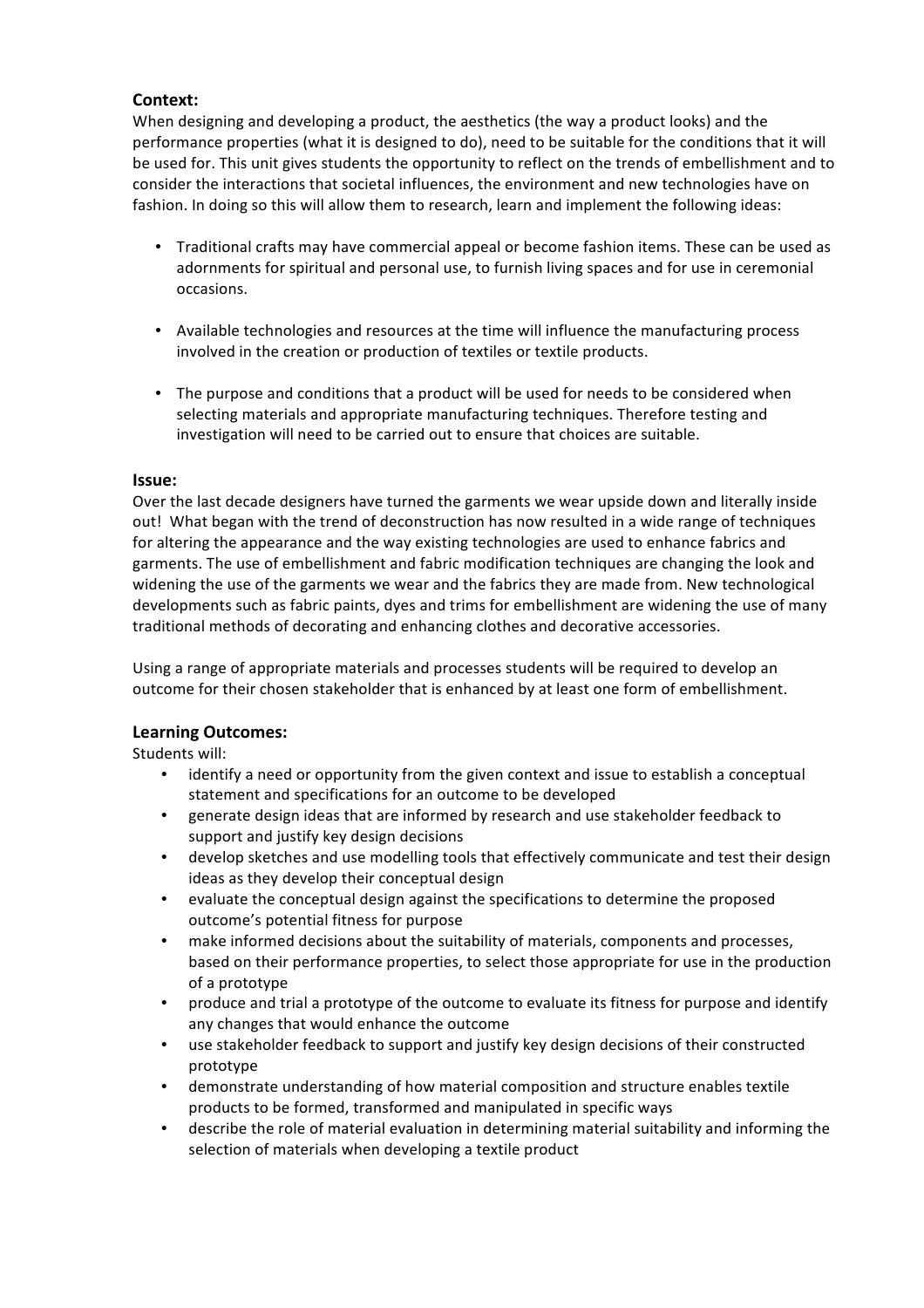# **Course'Overview:**

#### **Exploring the context**

Research the issue by investigating the role of embellishment in the fashion industry.

# *(Use.actual.examples.and.images)*

Determine and discuss:

- examples of embellishment structural and surface (trialling a variety of techniques could also be included at this stage)
- background research of fashion designers and examples of use of embellishment in their work!
- how and why the fashion outcomes have been produced
- the environment they are placed in
- function and aesthetics
- target market
- manufacturing techniques

#### *(A.guest.speaker.or.a.technologist.practicing.in.textile.decoration.would.also.be.useful.at.this.stage)*

Preparatory activities - determine and discuss:

- introduction including routines, safe work practice and equipment use
- writing a brief
- conceptual modelling
- relevant stakeholders and gaining feedback
- prototyping
- evaluating fitness for purpose
- forming, transformation and manipulation in relation to textile products

#### **Refer to resources available on:**

**http://technologynz.wikispaces.com**

http://www.techlink.org.nz/Case-studies/Technological-practice/soft-Materials

#### **Idea'Generation**

Exploration of initial design ideas by:

- brainstorming a variety of potential ideas to identify a need or opportunity that would address the issue and context
- identifying initial physical and functional attributes of an intended outcome
- Writing an initial brief for the outcome that is to be developed:
	- conceptual statement
	- initial specifications

#### **Brief'development**

Research of the social and physical environment the intended outcome is likely to be used and investigation of possible techniques or processes that may be required for its development. Such as:

- key stakeholder research: what they would want from such an outcome and why (e.g. personal fashion style, figure type)
- market research: current fashion trends, analysis of existing outcome/s (e.g. similar products that may already be available, how they are priced and positioned, what materials and processing methods have been used and why)

## *(This.could.be.expanded.to.provide.evidence.for.1.6)*

- technical research: trialling of specific embellishment techniques to test initial ideas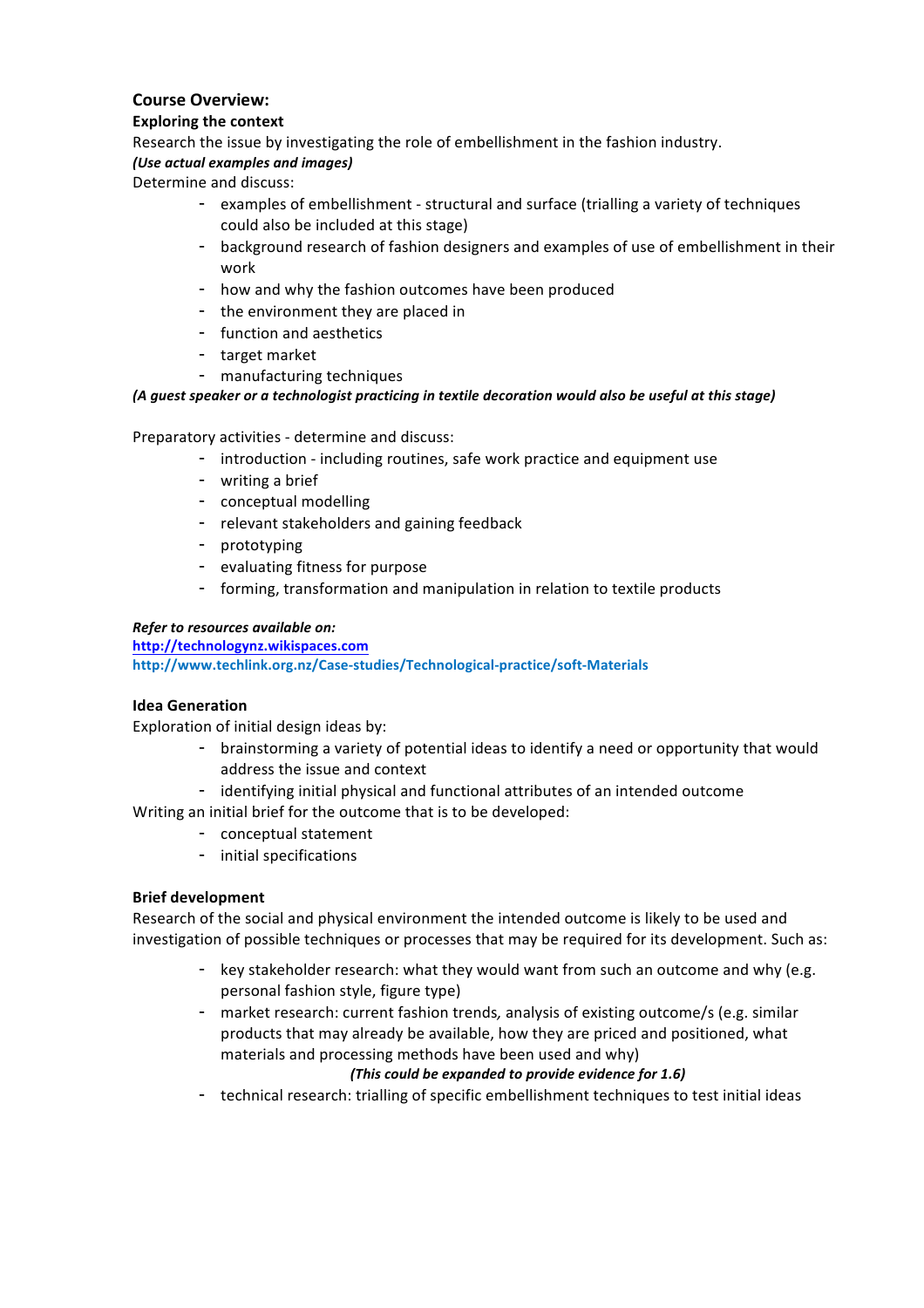#### **Developing'design'ideas'**

Use of 2D sketching or 3D modelling to:

- analyse data from previous research
- generate initial concept ideas
- research alternatives to inform selection of design ideas
- annotate sketches to show both physical and functional design features of their ideas
- trial and model techniques to test and develop design ideas with stakeholders
- make any refinement to the design and justify why these may contribute to the potential outcome's fitness for purpose

#### **Refining'the'brief'and'finalising'the'conceptual'design**

Evidence of:

- a developed brief comprising of a conceptual statement and refined specifications
- that communicates the final conceptual design (the proposed outcome) to demonstrate functional and physical features, including embellishment details
- that evaluates the conceptual design against the specifications of the brief and stakeholder feedback to determine and justify the proposed outcome's fitness for purpose

#### **Planning the prototype**

Research and further trialling by:

- exploring the resources that will be required to make the conceptual design (e.g. pattern, suitable fabric/s and/or components, skills and/or processes needed) in order to select those that best fit the purpose of the intended outcome
- selecting appropriate tools and equipment
- trialling and selecting techniques and processes by constructing a toile or sections of the intended outcome or further testing of the chosen embellishment technique/s
- making any refinement to the design and justify why these may contribute to the outcome's fitness for purpose
- finalising the brief and specifications as a result of informed selections and stakeholder feedback

#### **Making'the'prototype**

- using the materials, components, tools and equipment already selected to make the prototype to address the brief
- using tools and equipment following accepted safe practices
- continued consultation with stakeholders to gain opinions on the developing prototype

#### **Evaluating the Prototype**

Once the prototype is completed:

- trial the prototype (in situ) to test its ability to meet the physical and functional requirements and its suitability within its intended environment
- evaluate its fitness for purpose against the final brief
- gather stakeholder feedback to make these judgements and justify how the prototype meets the specifications of the final brief